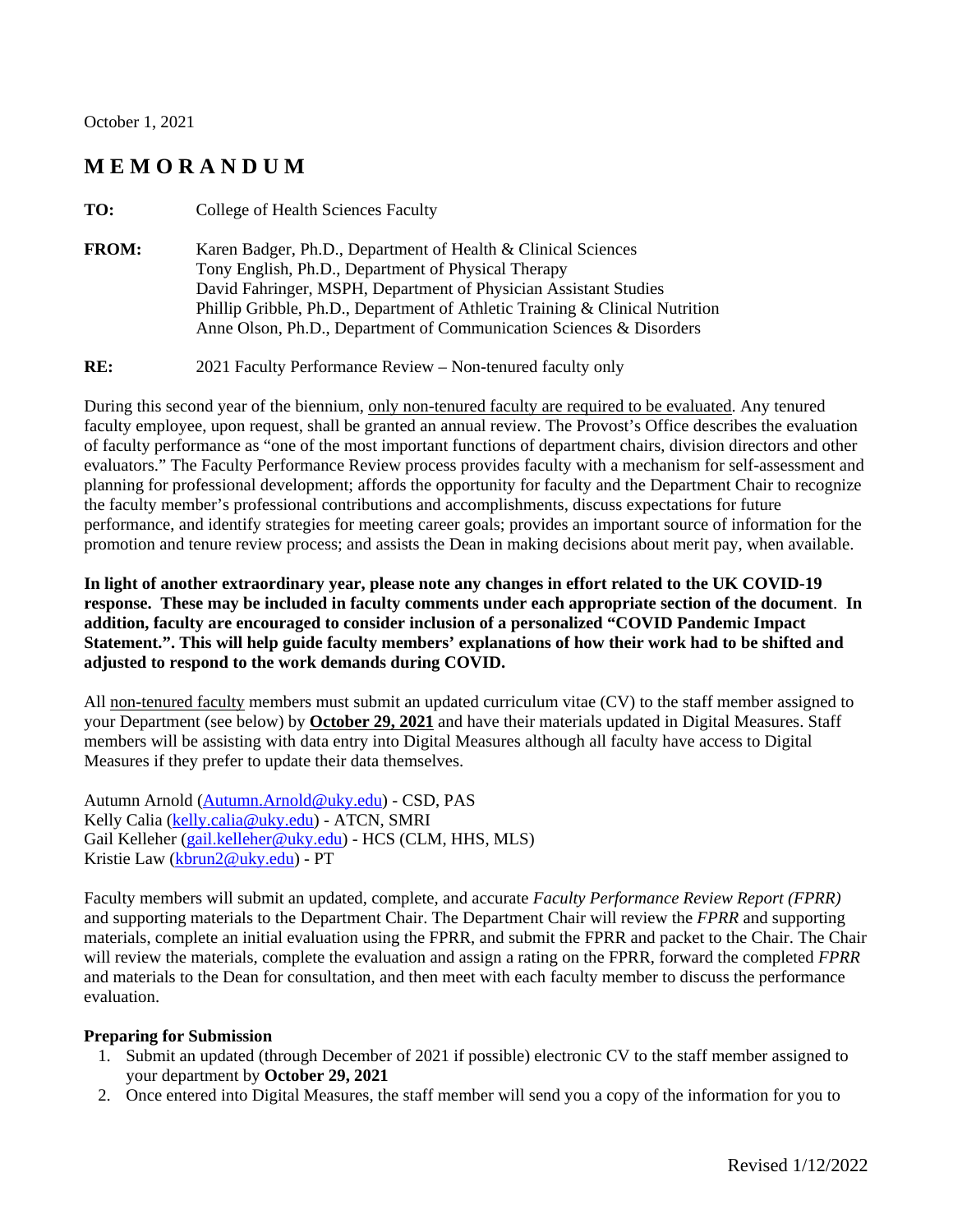compare with your CV. **It is very important that you review this document and provide corrections if needed.**

- a. Any changes or updates should be sent back to the staff member so that a final report will be available for you to use by **December 6, 2021.**
- 3. If you wish to have someone outside your unit provide evaluative information to your Chair, please notify your Chair of that request by **December 6, 2021** so that a request can be made.

### **Packet of Materials**

Faculty members should submit the following materials to the Department Chair by **January 12, 2022**.

- 1. *Faculty Performance Review Report.* Once updated information is entered into Digital Measures, the faculty member should carefully review the *Faculty Performance Review Report* that will be sent by the staff member assigned to your department. **The faculty member is responsible for reviewing the report and making all needed changes on the report electronically.** Once the faculty member is satisfied that the report accurately reflects his or her 2021 activities and accomplishments (including information added under Faculty Comments), the report should be submitted to the Chair electronically along with supporting documentation, as described below and as desired by each Chair. Once the Chair adds comments and the Report is signed, this Report will become part of the faculty member's Standard Personnel File. Consequently, this Report should represent the faculty member's best and most complete effort.
- 2. *Updated Teaching Portfolio.* The Teaching Portfolio should be a historical record of teaching to include the required information. In addition to any updated Teaching Philosophy, please follow these guidelines regarding the inclusion of Teacher Course Evaluations (TCEs):
	- a. Electronic TCEs should only be included if requested by Chair (Note: University TCEs are already available to each Chair. If there are other evaluations, these should be submitted if requested.)
	- b. For classes with fewer than 5 students, faculty must provide alternative evidence of evaluation of teaching, such as peer review, informal written evaluations, evaluations provided by experts (e.g., CELT personnel), etc. Faculty may include TCE evaluations for these small classes, but these results will not be accepted as the primary source of evaluation.
	- c. We continue to suggest you consider alternative assessment such as peer review, regardless of class size.
- 3. *COVID Impact Statement:* As noted above, based on input from multiple sources, the Provost has urged (and we agree) including a personalized COVID Impact Statement to explain how your work had to be shifted or adjusted to respond to work demands during the review period.
- 4. You may request that your Chair seek feedback from individuals outside the unit as appropriate. Note the due date for such requests is December 6.
- 5. *Diversity, Equity, and Inclusion.* Please use this area to describe how you contributed to a sense of belonging over the review period in any areas. You may also (or instead) include this in faculty comments for particular sections where appropriate.
- 6*. Supporting documentation and materials.* Faculty may include example(s) of research or creative activity and other information relevant to the review as desired. **The FPRR should be a direct reflection of the information found on your CV, so additional documents may not be required**. *NOTE:* **ONLY electronic documentation may be submitted. Please be complete but concise.**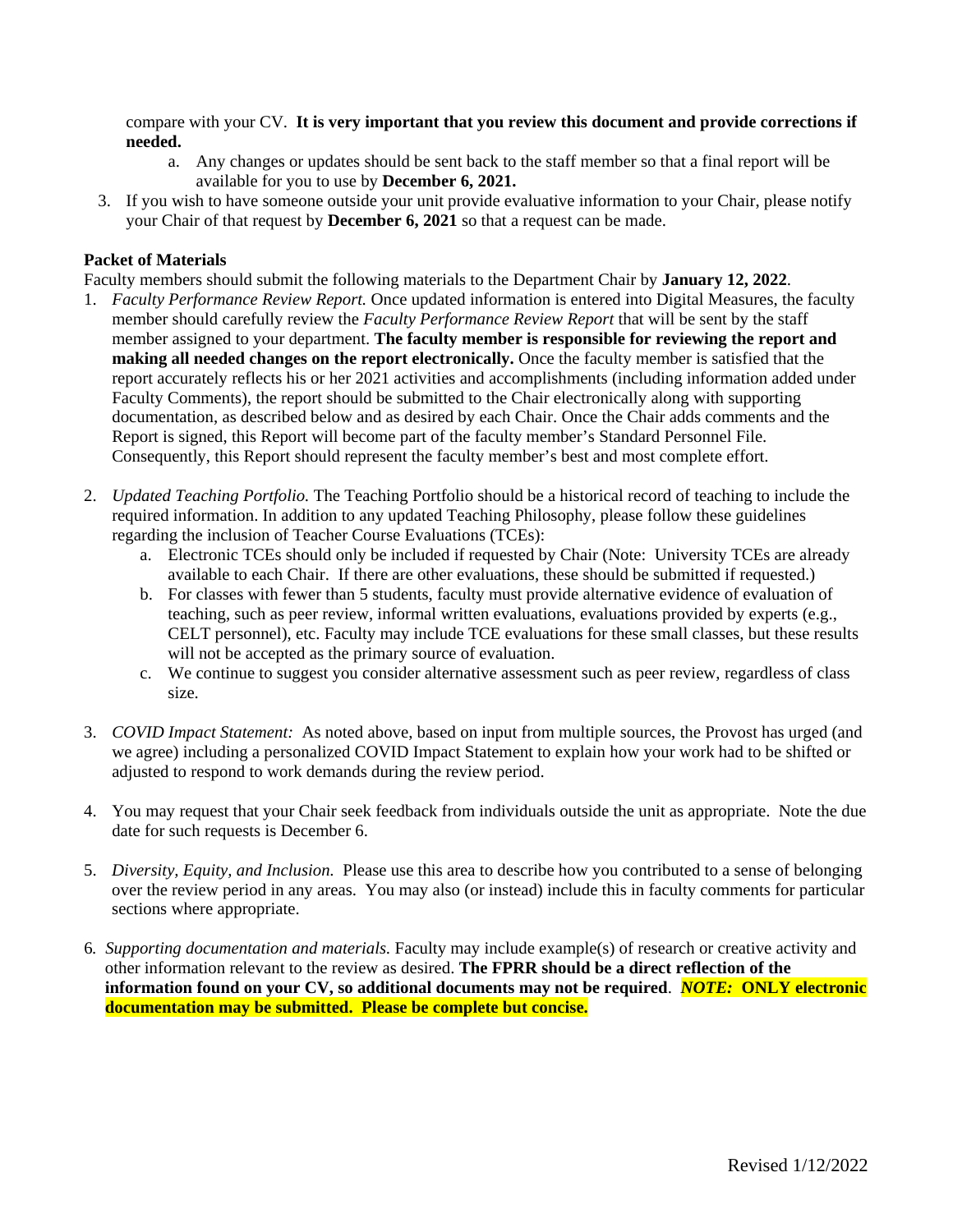### **Due Dates for the Review Process:**

| <b>Date</b>          | <b>Activity</b>                                                                       |
|----------------------|---------------------------------------------------------------------------------------|
| October 29, 2021     | Submit an updated (through December of 2021) electronic CV to the staff member        |
|                      | assigned to your department.                                                          |
|                      | Autumn Arnold (Autumn.Arnold@uky.edu) - CSD, PAS                                      |
|                      | Kelly Calia (kelly.calia@uky.edu) - ATCN, SMRI                                        |
|                      | Gail Kelleher (gail.kelleher@uky.edu) - HCS (CLM, HHS, MLS)                           |
|                      | Kristie Law (kbrun2@uky.edu) - PT                                                     |
| December 6, 2021     | Final date for <b>faculty</b> member to submit requests to Chairs for input from      |
|                      | individuals outside the unit as appropriate (e.g., supervisor for those in clinical   |
|                      | practice). Requests should include the name, email address, and postal address of the |
|                      | source(s) so that the Chair can seek input from these individuals by letter.          |
| December 6, 2021     | Deadline for staff member or faculty member to update entries to Digital Measures for |
|                      | 2021 and review preliminary FPRR. Faculty members should make needed changes to       |
|                      | the FPRR and notify staff so that Digital Measures may be updated. Any issues with    |
|                      | Digital Measures or the FPRR should be corrected at this time.                        |
| January 12, 2022     | Final date for faculty member to submit packet, including electronic copy of FPRR, to |
|                      | Chair. NOTE: FPRR can be updated at any time up to submission.                        |
| January 12, 2022     | Deadline for faculty member to contact their department staff support to schedule an  |
|                      | appointment to discuss the Review between the dates of February 16-25.                |
| February 4, 2022     | Deadline for Chair to review the materials, recommend a rating, and submit final      |
|                      | FPRR for review by Deans Office, by uploading into secure Chair share drive.          |
| February 16-25, 2022 | Meetings between Chair and faculty members held to discuss final review.              |
| March 1, 2022        | Final date for faculty member to submit signed review to Chair unless Chair and       |
|                      | faculty member agree on a different date.                                             |
| March 11, 2022       | Deadline for Department Chair to send all signed FPRs to Dean's Office for Standard   |
|                      | Personnel Files.                                                                      |
| March 11, 2022       | Deadline for faculty member to request an appeal at the College level.                |
| April 4, 2022        | Appeals at the College level completed.                                               |
| April 25, 2022       | Deadline for faculty member to appeal to the Provost.                                 |

# **Appeals Process:**

Should the faculty member not agree with the evaluation, he/she should follow the procedure for appeals outlined in the CHS Appeal Process.